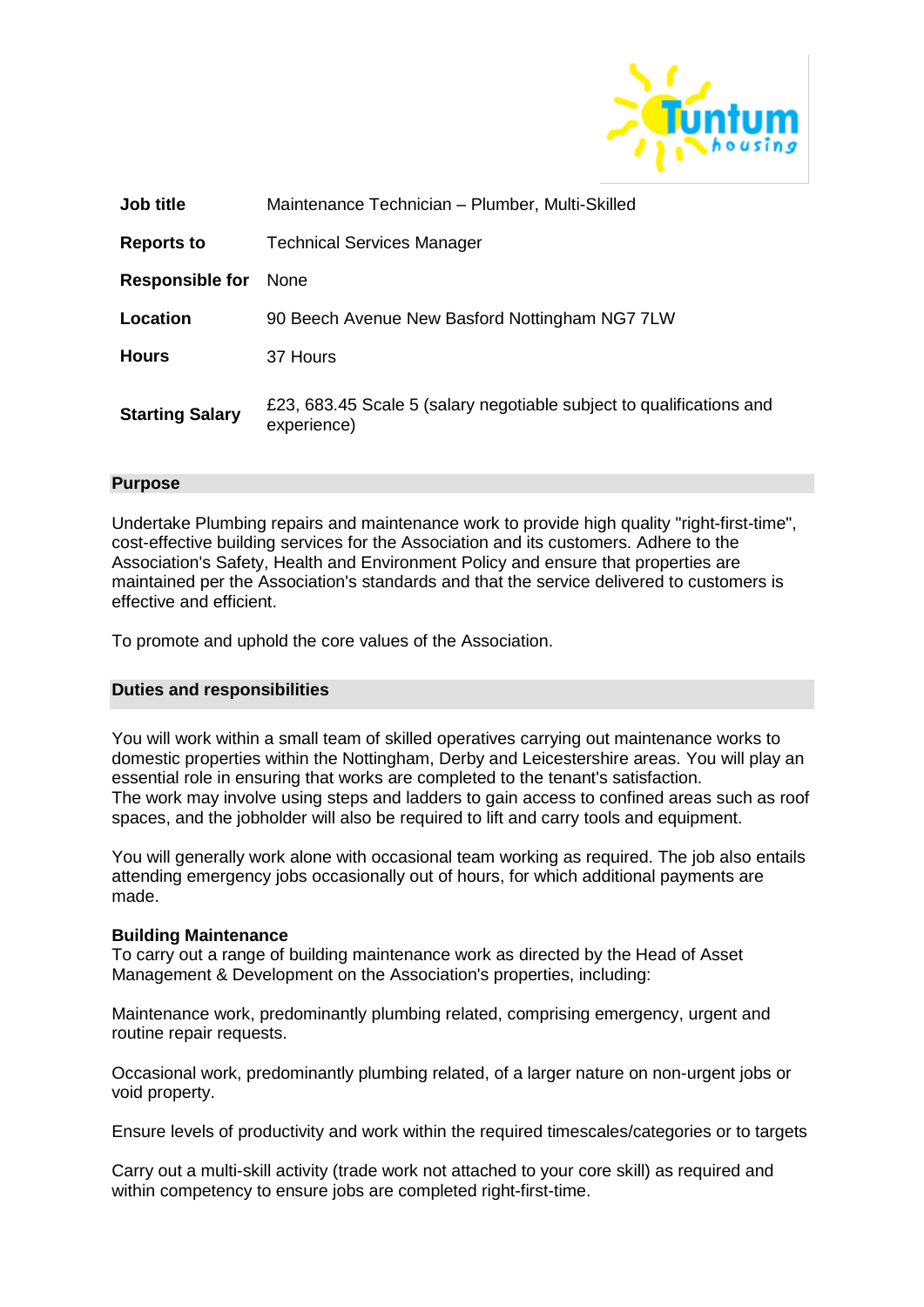

Liaise with other employees as necessary in to complete specified works

Ensure that vehicle stocks are maintained and accounted for.

Provide out-of-hours cover as required, particularly over the Christmas and Bank Holiday periods (additional payments are made).

Plan and organise return visits to ensure maximum efficiency and value for money.

Conduct work in accordance with current legislation, British Standards, Codes of Practice, safe systems of work and recognised industry standards for such work, minimising damage to the fabric of the property

Ensure protective clothing and Health and Safety equipment provided are used correctly and when required, in accordance with risk assessments.

Ensure the worksite is kept clean and tidy and the property is left safe on completion of the job.

Undertake visual inspection of all tools, equipment, and appropriate vehicles, ensuring they work correctly and reporting any defects. Comply with formal periodic testing checks.

Keep accurate documentation of works undertaken, parts, and also work time and vehicle records

To keep the organisation's vehicle and equipment safe, clean and serviceable, and every effort is made to keep the vehicle and equipment secure.

Ensure that any work equipment, including PPE, is appropriately used and kept and stored correctly.

## **Other**

To carry out any other tasks as may be specified from time to time by any senior manager of the Association.

To carry out occasional inspections or assistance as directed by the Technical Services Manager.

Undertake job-related training.

Ensure that all the Association's policies are reflected in all aspects of the work.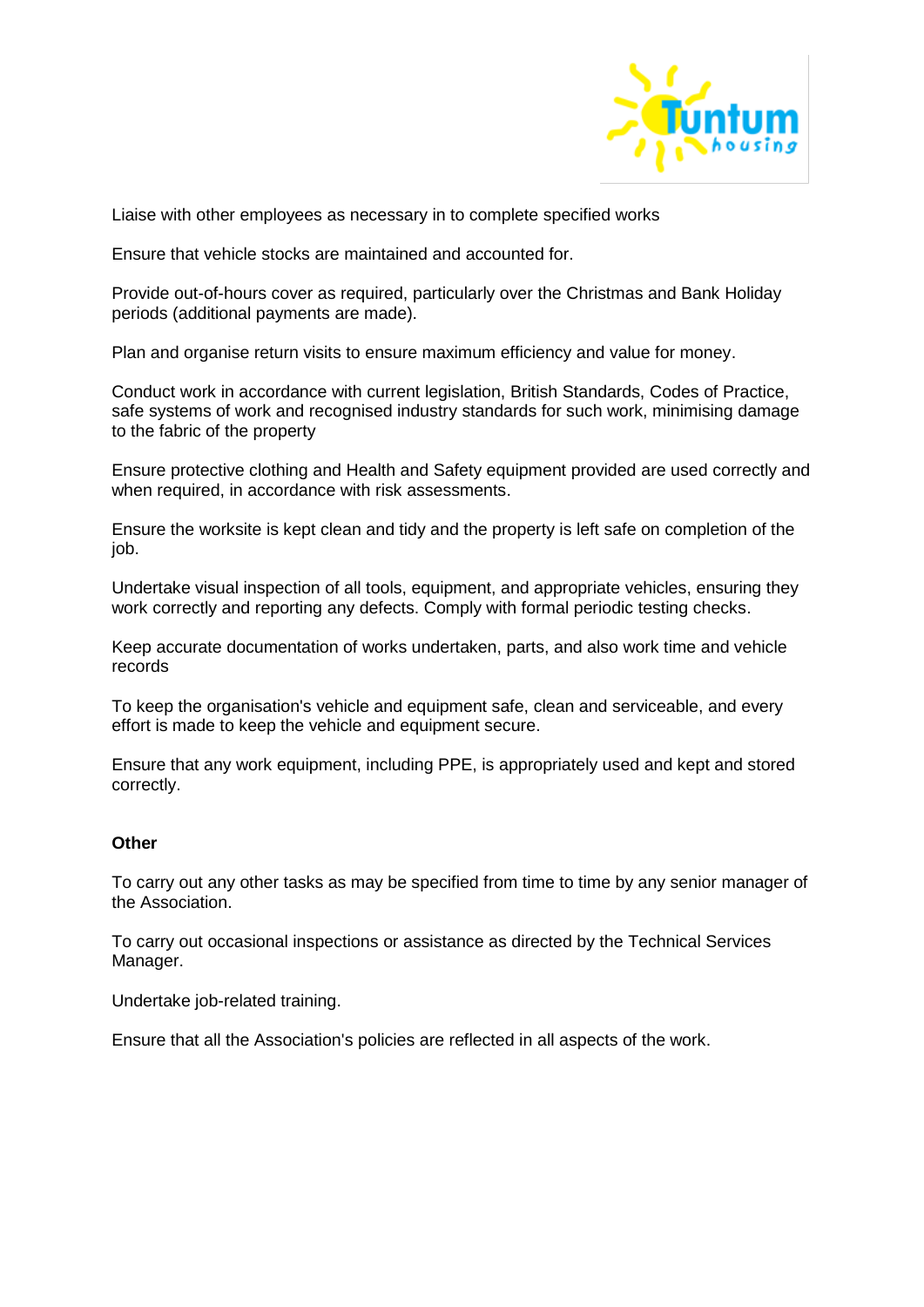

# **Person Specification**

| <b>Requirements</b>                        | <b>Essential</b>                                                                                                                                                                                                           | <b>Desirable</b>                                                                                                                                                                                                 |
|--------------------------------------------|----------------------------------------------------------------------------------------------------------------------------------------------------------------------------------------------------------------------------|------------------------------------------------------------------------------------------------------------------------------------------------------------------------------------------------------------------|
| <b>Education</b>                           | Basic plumbing apprenticeship and<br>NVQ Level 2 / City & Guilds<br>qualification or equivalent.                                                                                                                           | Advanced plumbing<br>apprenticeship to NVQ<br>Level 3.<br><b>Additional trades</b><br>apprenticeships and<br><b>NVQ</b><br><b>Manual Handling</b><br>training.<br>Ladder / Working at<br><b>Heights Training</b> |
| <b>Experience</b><br>required              | Demonstrable experience of<br>undertaking a range of plumbing and<br>related skills associated with day to day<br>maintenance.                                                                                             | Experience of working<br>within a similar role in<br>a Housing Association                                                                                                                                       |
| <b>Skills and</b><br>aptitudes<br>required | Able to plan and prioritise workloads to<br>meet specific outputs and deadlines.<br>Ability to assess/diagnose faults and<br>problems on-site and identify<br>parts/materials/equipment required to<br>carry out the work. | Asbestos awareness<br>Training.<br>General Health &<br>Safety training.                                                                                                                                          |
|                                            | Ability to consider the environment and<br>make safe working assessments.<br>Awareness/knowledge of Health &<br>Safety regulations in relation to building<br>works.                                                       | Experience in<br>undertaking risk<br>assessments or<br>method statements.                                                                                                                                        |
|                                            | Ability to use a handheld device or<br>computer to read /send emails & open<br>and read documents.                                                                                                                         | <b>Manual Handling</b><br>training.                                                                                                                                                                              |
|                                            | Excellent verbal communication skills.<br>Ability to write clear and concise<br>English.                                                                                                                                   | Ladder / Working at<br><b>Heights Training</b>                                                                                                                                                                   |